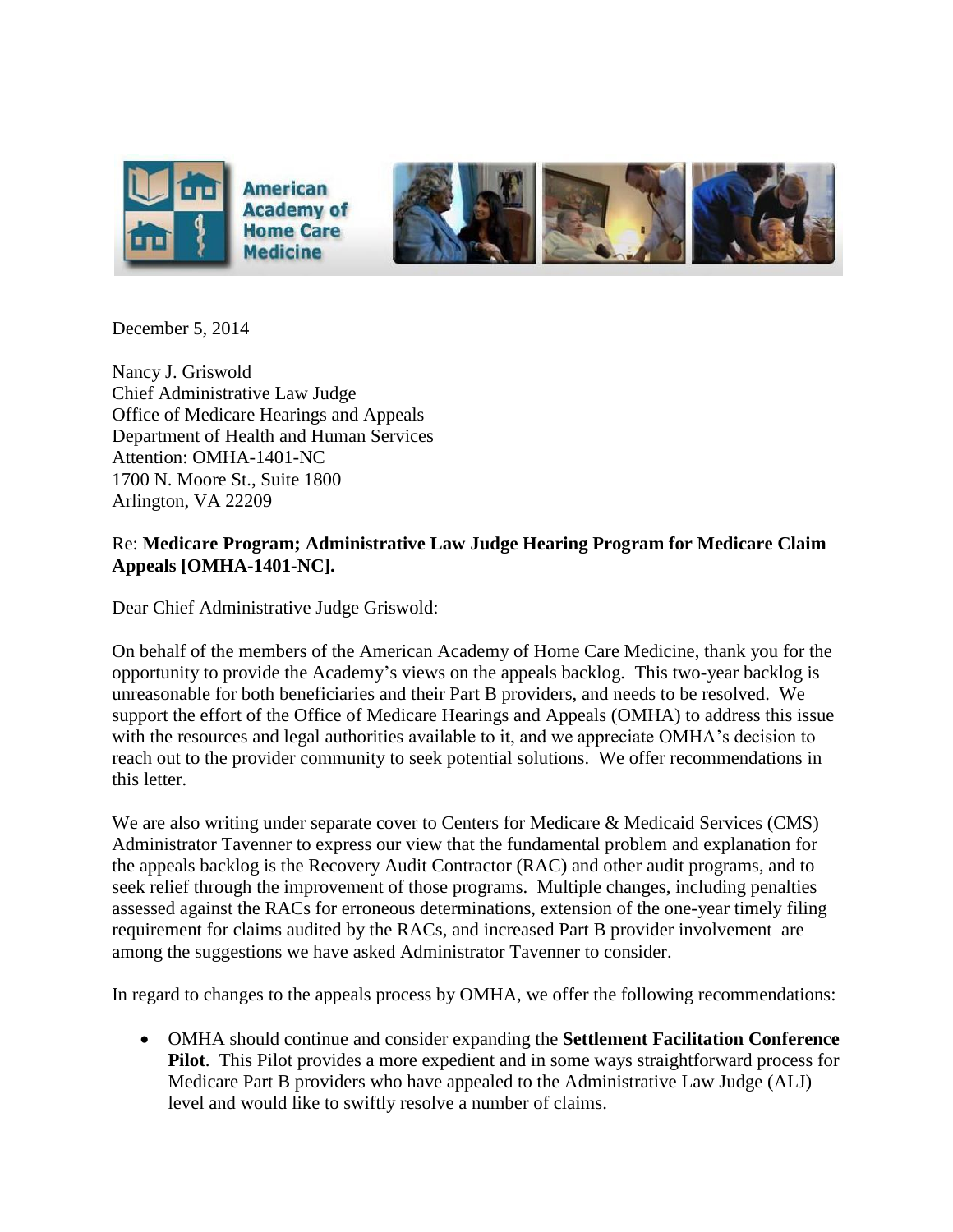However, some reservations that we have heard about this Pilot are that Part B providers must give up future appeal rights to participate, and that there are set benchmarks for the number of claims at issue or the amount in dispute to be considered eligible to participate.

Accordingly, we encourage OMHA to look at whether the loss of future appeal rights, as a programmatic requirement rather than as a settlement term, may dissuade participation. We also ask that OMHA consider the dollar amount /number of claims in controversy parameters with increased flexibility so as to allow the maximum number of Part B providers to avail themselves of this option.

 OMHA should continue and consider expanding the **Statistical Sampling Initiative**. The potential to resolve a large number of outstanding claims through this initiative may be attractive for certain Part B providers who have received a large number of sameservice audits, and utilization of this initiative by appellants may significantly decrease the appeals backlog. Again, we ask that OMHA consider adding some flexibility to the requisite conditions of participation in this Initiative. For example, currently OMHA requires that there be a minimum of 250 claims on appeal. This high number puts the Statistical Sampling Initiative out of reach for many providers that may want to consider this Initiative.

Additionally, OMHA currently requires that claims within the Statistical Sampling Initiative all must fall into only one of the following categories: pre-payment audits, non-RAC post-payment audits, or RAC post-payment audits from one RAC. While we can understand the administrative quandary posed by reconsidering the determinations of several audit contractors in one remedial initiative—or in one data set—from a provider point of view these parameters for eligibility do not make sense. For example, providers under the next round of RAC contracts may be audited by a new RAC for the same issue for which they were audited previously. Limiting the universe of claims which may be included in the statistical sample based on the identity of the audit contractor seems arbitrary to a provider who views these audits as deriving only from Medicare. Again, while the Initiative should be available as an option – there also needs to be recognition that Sampling itself has greater implication to the small practice such as comprises much of the Academy membership and where most or all practice revenue is for service to Medicare beneficiaries as compared to providers who practice in other settings where the potential implication of Sampling outcome would be reduced.

 OMHA should consider extending the (65 percent) settlement option which has been offered to hospitals to physicians and other providers. It is unreasonable to offer this option to some health care providers and not others, and the same reasons that OMHA and CMS hope that this hospital settlement offer will reduce the appeals backlog could be applied in the Part B provider context. Part B providers under the tremendous strain in cost and time of appeals, desire to resolve their outstanding appeals, and may want the option to resolve them in similar settlement manner.